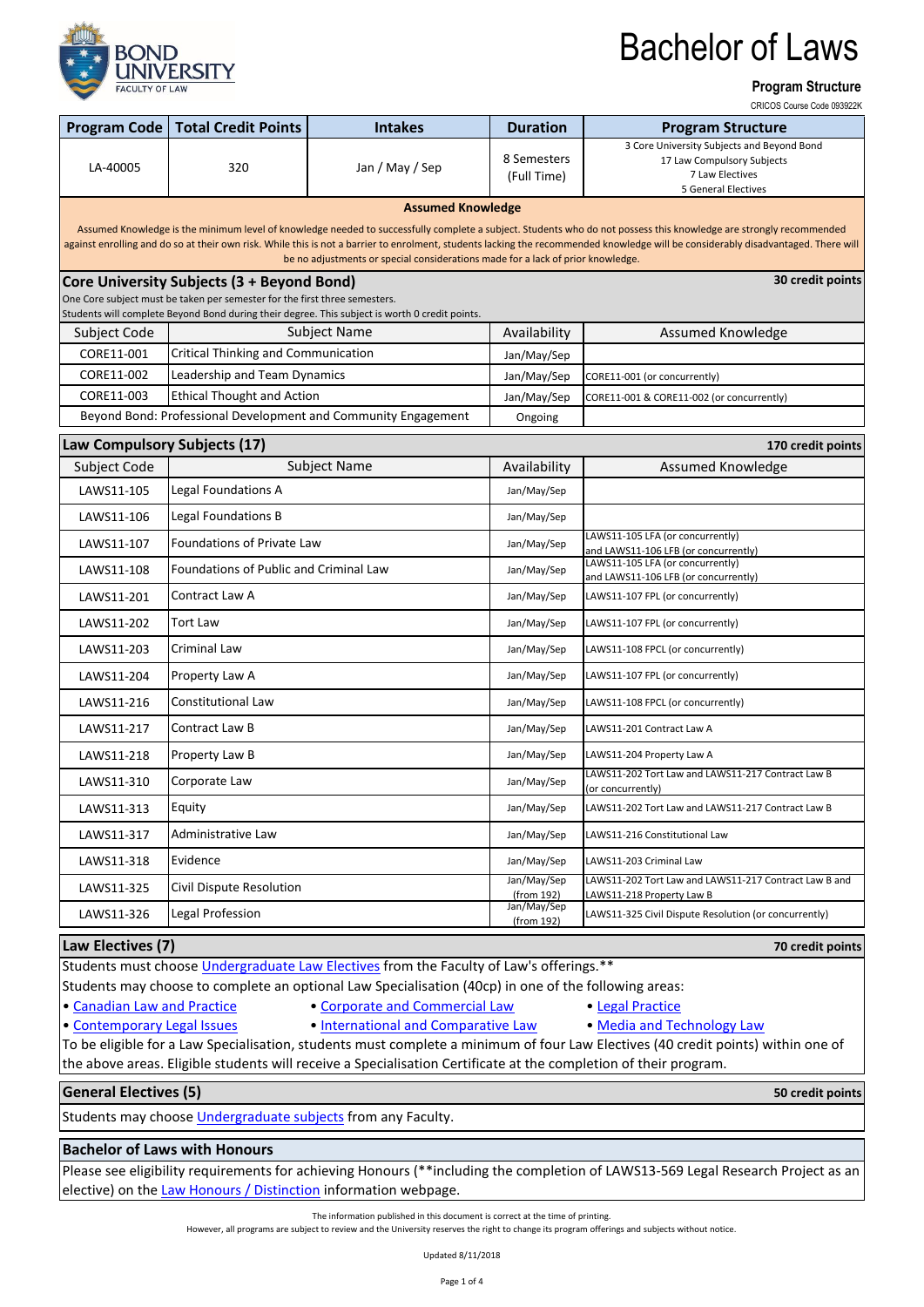

### **Program Sequence**

**Note:** Students who have completed the Bond College Diploma of Legal Studies should refer to the sequencing plan on Page 3.

| Semester | <b>Subject Code</b> | <b>Subject</b>                             | <b>Notes</b>                                                                                   |
|----------|---------------------|--------------------------------------------|------------------------------------------------------------------------------------------------|
| 1st      | CORE11-001          | <b>Critical Thinking and Communication</b> |                                                                                                |
|          | LAWS11-105          | Legal Foundations A                        |                                                                                                |
|          | LAWS11-106          | Legal Foundations B                        |                                                                                                |
|          |                     | <b>General Elective</b>                    | Please see List of subjects to assist students when choosing<br>early degree General Electives |
|          |                     | Beyond Bond*                               |                                                                                                |
|          | CORE11-002          | Leadership and Team Dynamics               |                                                                                                |
| 2nd      | LAWS11-107          | Foundations of Private Law                 |                                                                                                |
|          | LAWS11-108          | Foundations of Public and Criminal Law     |                                                                                                |
|          |                     | <b>General Elective</b>                    |                                                                                                |
|          | CORE11-003          | <b>Ethical Thought and Action</b>          |                                                                                                |
|          | LAWS11-201          | Contract Law A                             |                                                                                                |
| 3rd      | LAWS11-202          | <b>Tort Law</b>                            |                                                                                                |
|          |                     | <b>General Elective</b>                    |                                                                                                |
|          | LAWS11-203          | Criminal Law                               |                                                                                                |
|          | LAWS11-204          | Property Law A                             |                                                                                                |
| 4th      |                     | <b>Law Elective</b>                        |                                                                                                |
|          |                     | <b>Law Elective</b>                        |                                                                                                |
|          | LAWS11-217          | Contract Law B                             |                                                                                                |
|          | LAWS11-216          | <b>Constitutional Law</b>                  |                                                                                                |
| 5th      | LAWS11-218          | Property Law B                             |                                                                                                |
|          |                     | <b>Law Elective</b>                        |                                                                                                |
|          | LAWS11-317          | Administrative Law                         |                                                                                                |
|          | LAWS11-310          | Corporate Law                              |                                                                                                |
| 6th      | LAWS11-313          | Equity                                     |                                                                                                |
|          |                     | <b>Law Elective</b>                        |                                                                                                |
| 7th      | LAWS11-318          | Evidence                                   |                                                                                                |
|          | LAWS11-325          | <b>Civil Dispute Resolution</b>            |                                                                                                |
|          |                     | <b>Law Elective</b>                        |                                                                                                |
|          |                     | <b>General Elective</b>                    |                                                                                                |
| 8th      | LAWS11-326          | Legal Profession                           |                                                                                                |
|          |                     | <b>Law Elective</b>                        |                                                                                                |
|          |                     | <b>Law Elective</b>                        |                                                                                                |
|          |                     | <b>General Elective</b>                    |                                                                                                |

\*Students will complete Beyond Bond during their degree. This subject is worth 0 credit points.

**Notes**

The information published in this document is correct at the time of printing.

However, all programs are subject to review and the University reserves the right to change its program offerings and subjects without notice.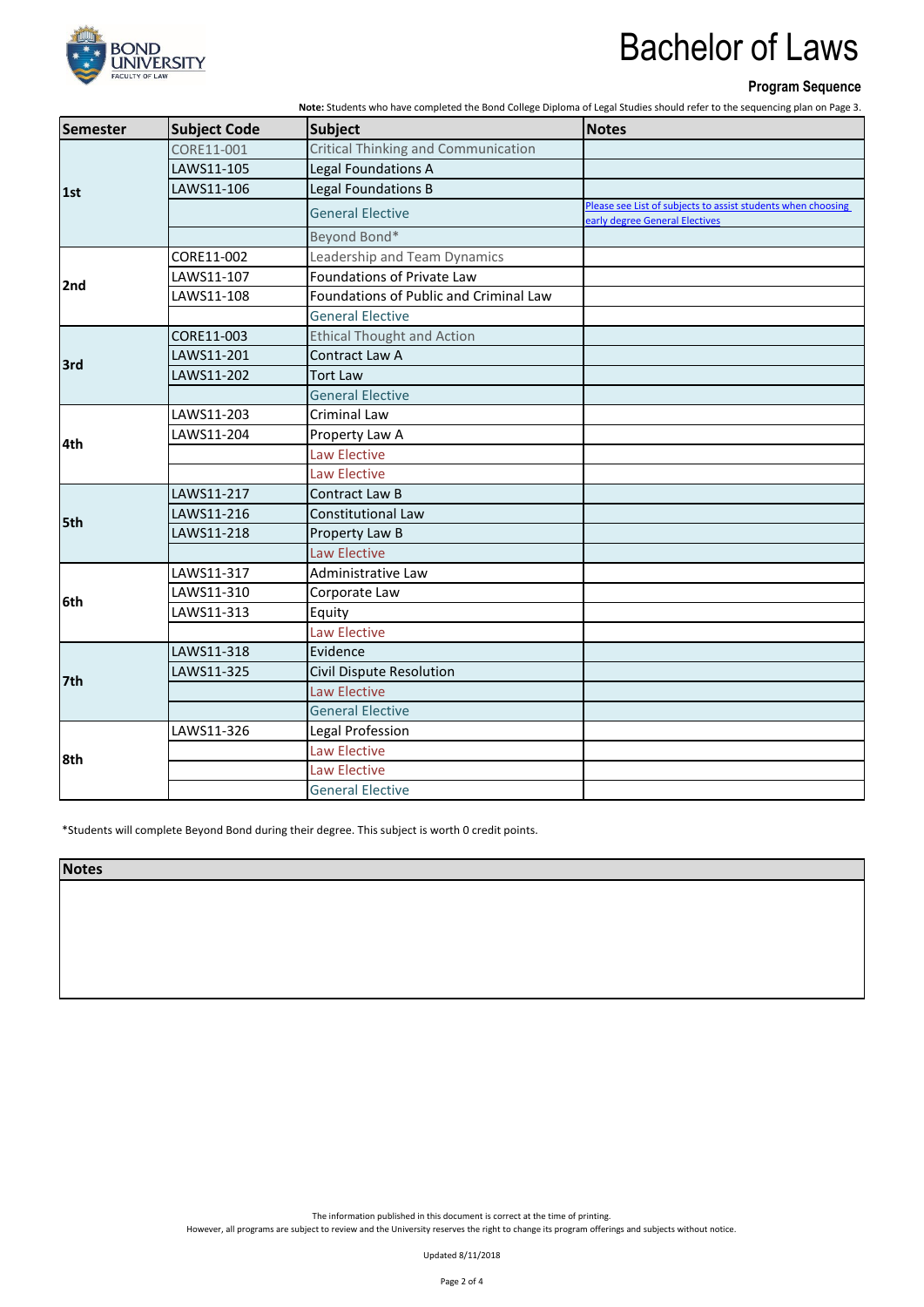

**Program Sequence**

| <b>Semester</b>                     | <b>Subject Code</b>     | <b>Subject</b>                             | <b>Notes</b>                                                 |
|-------------------------------------|-------------------------|--------------------------------------------|--------------------------------------------------------------|
|                                     | CORE11-001              | <b>Critical Thinking and Communication</b> | <b>CREDIT</b>                                                |
| <b>Advanced</b>                     | CORE11-002              | Leadership and Team Dynamics               | <b>CREDIT</b>                                                |
| <b>Standing</b>                     | CORE11-003              | <b>Ethical Thought and Action</b>          | <b>CREDIT</b>                                                |
| from the                            | <b>General Elective</b> | <b>Business Law</b>                        | <b>CREDIT</b>                                                |
| <b>Bond University</b>              | <b>General Elective</b> | <b>Introduction to Global Citizenship</b>  | <b>CREDIT</b>                                                |
| <b>College Diploma</b> Law Elective |                         | Contemporary Issues in Law and Society     | <b>CREDIT</b>                                                |
| of Legal Studies LAWS11-105         |                         | <b>Legal Foundations A</b>                 | <b>CREDIT</b>                                                |
|                                     | LAWS11-106              | <b>Legal Foundations B</b>                 | <b>CREDIT</b>                                                |
| 1st                                 | LAWS11-107              | <b>Foundations of Private Law</b>          |                                                              |
|                                     | LAWS11-108              | Foundations of Public and Criminal Law     |                                                              |
|                                     |                         | <b>General Elective</b>                    | Please see List of subjects to assist students when choosing |
|                                     |                         | <b>General Elective</b>                    | early degree General Electives                               |
|                                     |                         | Beyond Bond*                               |                                                              |
|                                     | LAWS11-201              | Contract Law A                             |                                                              |
| 2nd                                 | LAWS11-202              | <b>Tort Law</b>                            |                                                              |
|                                     |                         | <b>General Elective</b>                    |                                                              |
|                                     |                         | <b>Law Elective</b>                        |                                                              |
|                                     | LAWS11-203              | <b>Criminal Law</b>                        |                                                              |
| 3rd                                 | LAWS11-204              | Property Law A                             |                                                              |
|                                     |                         | <b>Law Elective</b>                        |                                                              |
|                                     |                         | Law Elective                               |                                                              |
|                                     | LAWS11-217              | <b>Contract Law B</b>                      |                                                              |
| 4th                                 | LAWS11-216              | <b>Constitutional Law</b>                  |                                                              |
|                                     | LAWS11-218              | Property Law B                             |                                                              |
|                                     |                         | <b>Law Elective</b>                        |                                                              |
|                                     | LAWS11-317              | Administrative Law                         |                                                              |
| 5th                                 | LAWS11-310              | Corporate Law                              |                                                              |
|                                     | LAWS11-313              | Equity                                     |                                                              |
|                                     |                         | Law Elective                               |                                                              |
| 6th                                 | LAWS11-318              | Evidence                                   |                                                              |
|                                     | LAWS11-325              | Civil Dispute Resolution                   |                                                              |
|                                     | LAWS11-326              | Legal Profession                           |                                                              |
|                                     |                         | <b>Law Elective</b>                        |                                                              |

\*Students will complete Beyond Bond during their degree. This subject is worth 0 credit points.

**Notes**

The information published in this document is correct at the time of printing.

However, all programs are subject to review and the University reserves the right to change its program offerings and subjects without notice.

Updated 8/11/2018